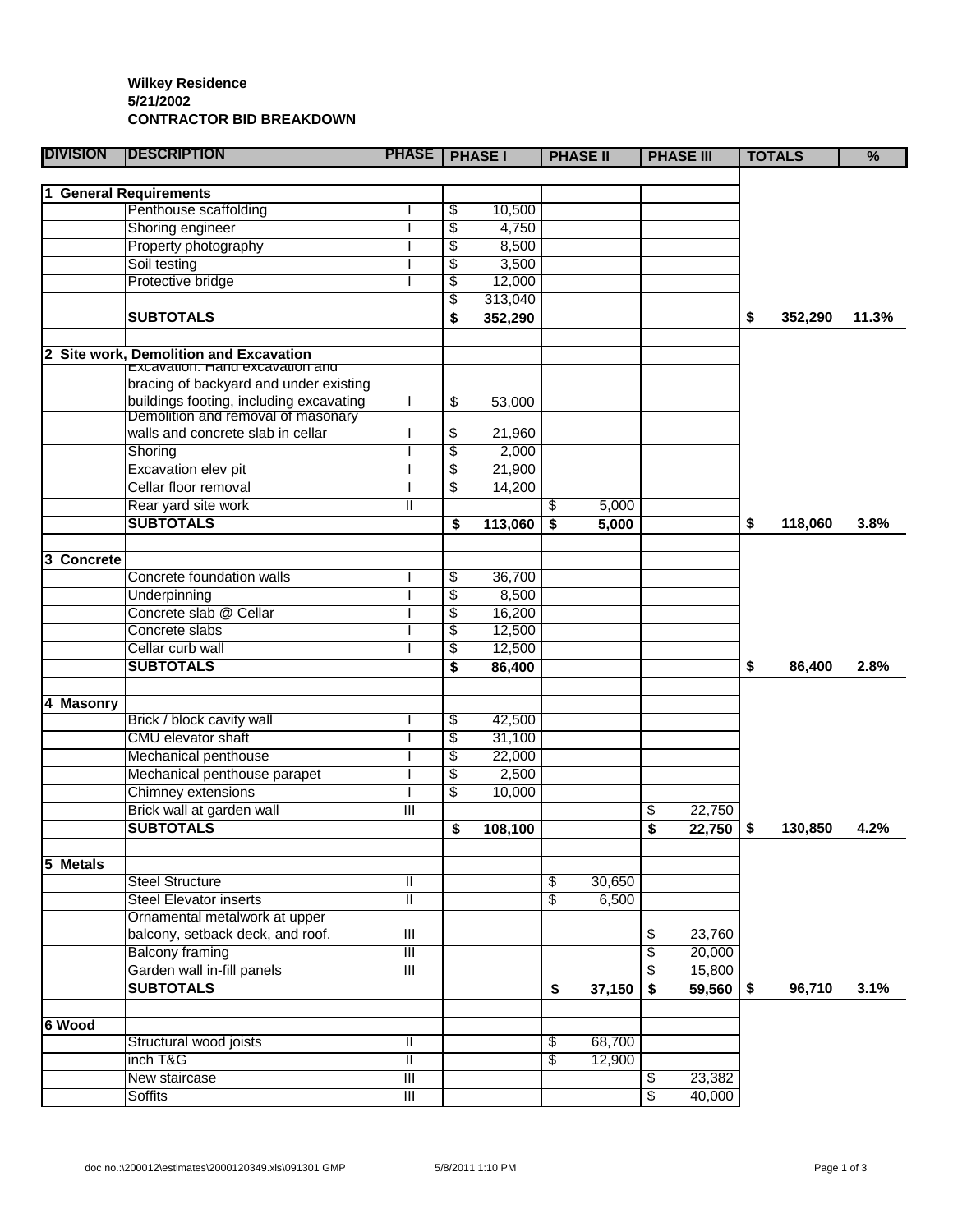## **Wilkey Residence 5/21/2002 CONTRACTOR BID BREAKDOWN**

| <b>DIVISION</b>      | <b>IDESCRIPTION</b>                             | <b>PHASE</b>                                         | <b>PHASE I</b> | <b>PHASE II</b> |         | <b>PHASE III</b>        |                   | <b>TOTALS</b> |         | $\frac{9}{6}$ |
|----------------------|-------------------------------------------------|------------------------------------------------------|----------------|-----------------|---------|-------------------------|-------------------|---------------|---------|---------------|
|                      | Interior partitions                             | $\overline{\mathsf{I}}$                              |                |                 |         | \$                      | 209,000           |               |         |               |
|                      | <b>SUBTOTALS</b>                                |                                                      |                | \$              | 81,600  | $\overline{\mathsf{s}}$ | $272,382$ \$      |               | 353,982 | 11.3%         |
|                      |                                                 |                                                      |                |                 |         |                         |                   |               |         |               |
|                      | <b>Thermal and Moisture Protection</b>          |                                                      |                |                 |         |                         |                   |               |         |               |
|                      | Waterproofing                                   |                                                      | \$<br>18,500   |                 |         |                         |                   |               |         |               |
|                      | Roof, Flashing, Leaders                         |                                                      | \$<br>40,200   |                 |         |                         |                   |               |         |               |
|                      | Iron oxide at elevator pit                      |                                                      | \$<br>6,500    |                 |         |                         |                   |               |         |               |
|                      | <b>SUBTOTALS</b>                                |                                                      | \$<br>65,200   |                 |         |                         |                   | \$            | 65,200  | 2.1%          |
|                      |                                                 |                                                      |                |                 |         |                         |                   |               |         |               |
|                      | 8 Doors and Windows                             |                                                      |                |                 |         |                         |                   |               |         |               |
|                      | Roof scuttle                                    |                                                      | \$<br>1,100    |                 |         |                         |                   |               |         |               |
|                      | Windows: Historic quality                       | $\overline{\mathsf{I}}$                              |                |                 |         | \$                      | 35,237            |               |         |               |
|                      | French Doors @ Master Bedroom                   | Ш                                                    |                |                 |         | \$                      | 27,850            |               |         |               |
|                      | Window painting                                 | $\overline{\mathsf{III}}$                            |                |                 |         | \$                      | 3,500             |               |         |               |
|                      | Window installation                             | $\overline{\mathbb{H}}$                              |                |                 |         | \$                      | 7,000             |               |         |               |
|                      | Interior doors                                  | $\overline{\mathsf{III}}$                            |                |                 |         | \$                      | 37,000            |               |         |               |
|                      | <b>SUBTOTALS</b>                                |                                                      | \$<br>1,100    |                 |         | \$                      | $110,587$ \$      |               | 111,687 | 3.6%          |
|                      |                                                 |                                                      |                |                 |         |                         |                   |               |         |               |
| 9<br><b>Finishes</b> |                                                 |                                                      |                |                 |         |                         |                   |               |         |               |
|                      | <b>Balcony tile</b>                             | Ш                                                    |                | \$              | 6,000   |                         |                   |               |         |               |
|                      | Wood floors<br>Marble and tile                  | $\overline{\mathbb{H}}$                              |                |                 |         | \$                      | 148,000           |               |         |               |
|                      |                                                 | $\overline{\mathsf{III}}$                            |                |                 |         | \$                      | 30,000            |               |         |               |
|                      | Marble and tile installation                    | $\overline{\mathsf{III}}$                            |                |                 |         | \$                      | 42,700            |               |         |               |
|                      | Marble/granite counter top<br><b>Mantles</b>    | $\overline{\mathsf{III}}$<br>$\overline{\mathbb{H}}$ |                |                 |         | \$                      | 12,000            |               |         |               |
|                      | Wood trim                                       |                                                      |                |                 |         | \$                      | 60,000            |               |         |               |
|                      | <b>Ornamental Plaster</b>                       | Ш<br>$\overline{\mathbb{H}}$                         |                |                 |         | \$<br>\$                | 40,000<br>315,000 |               |         |               |
|                      | Painting and staining                           | $\overline{\mathbb{H}}$                              |                |                 |         |                         |                   |               |         |               |
|                      | <b>Bannisters</b>                               | $\overline{\mathbb{H}}$                              |                |                 |         | \$                      | 55,000            |               |         |               |
|                      | <b>Closet systems</b>                           | $\overline{\mathbb{H}}$                              |                |                 |         | \$<br>\$                | 29,800            |               |         |               |
|                      | Built-in cabinetry                              | $\overline{\mathbb{H}}$                              |                |                 |         | \$                      | 12,000<br>45,000  |               |         |               |
|                      | Vanities                                        | $\overline{\mathbb{H}}$                              |                |                 |         | \$                      | 30,000            |               |         |               |
|                      | Kitchen cabinetry                               | $\overline{\mathsf{III}}$                            |                |                 |         | \$                      | 41,949            |               |         |               |
|                      | Interior wall paneling                          | $\overline{\mathbb{H}}$                              |                |                 |         | \$                      | 45,000            |               |         |               |
|                      | Bluestone at balcony                            | $\overline{\mathbb{H}}$                              |                |                 |         | \$                      | 15,000            |               |         |               |
|                      | Accessories                                     | $\overline{\mathbb{H}}$                              |                |                 |         | \$                      | 20,000            |               |         |               |
|                      | Door hardware                                   | $\overline{\mathsf{III}}$                            |                |                 |         | \$                      | 50,000            |               |         |               |
|                      | <b>SUBTOTALS</b>                                |                                                      |                | \$              | 6,000   | \$                      | $991,449$ \$      |               | 997,449 | 31.9%         |
|                      |                                                 |                                                      |                |                 |         |                         |                   |               |         |               |
|                      | 10 - 13 Specialties, Equipment, and Furnishings |                                                      |                |                 |         |                         |                   |               |         |               |
|                      | Kitchen appliances                              | $\overline{\mathbf{m}}$                              |                |                 |         | \$                      | 20,000            |               |         |               |
|                      | Security/fire alarm sytem                       | $\overline{\mathbb{H}}$                              |                |                 |         | \$                      | 10,000            |               |         |               |
|                      | Dimming system                                  | $\overline{\mathsf{III}}$                            |                |                 |         | \$                      | 12,000            |               |         |               |
|                      | <b>SUBTOTALS</b>                                |                                                      |                |                 |         | \$                      | $42,000$ \$       |               | 42,000  | 1.3%          |
|                      |                                                 |                                                      |                |                 |         |                         |                   |               |         |               |
|                      | <b>14 Conveying Systems</b>                     |                                                      |                |                 |         |                         |                   |               |         |               |
|                      | Elevator conveyor mechanism (exc.               |                                                      |                |                 |         |                         |                   |               |         |               |
|                      | Cab)                                            | $\mathbf{II}$                                        |                | \$              | 109,500 |                         |                   |               |         |               |
|                      | <b>SUBTOTALS</b>                                |                                                      |                | \$              | 109,500 |                         |                   | \$            | 109,500 | 3.5%          |
|                      |                                                 |                                                      |                |                 |         |                         |                   |               |         |               |
|                      | 15 Mechanical: Plumbing                         |                                                      |                |                 |         |                         |                   |               |         |               |
|                      | Miscellaneous plumbing                          | Ш                                                    |                | \$              | 127,000 |                         |                   |               |         |               |
|                      | Sprinkler system, valves and controls           | Ш                                                    |                | \$              | 40,000  |                         |                   |               |         |               |